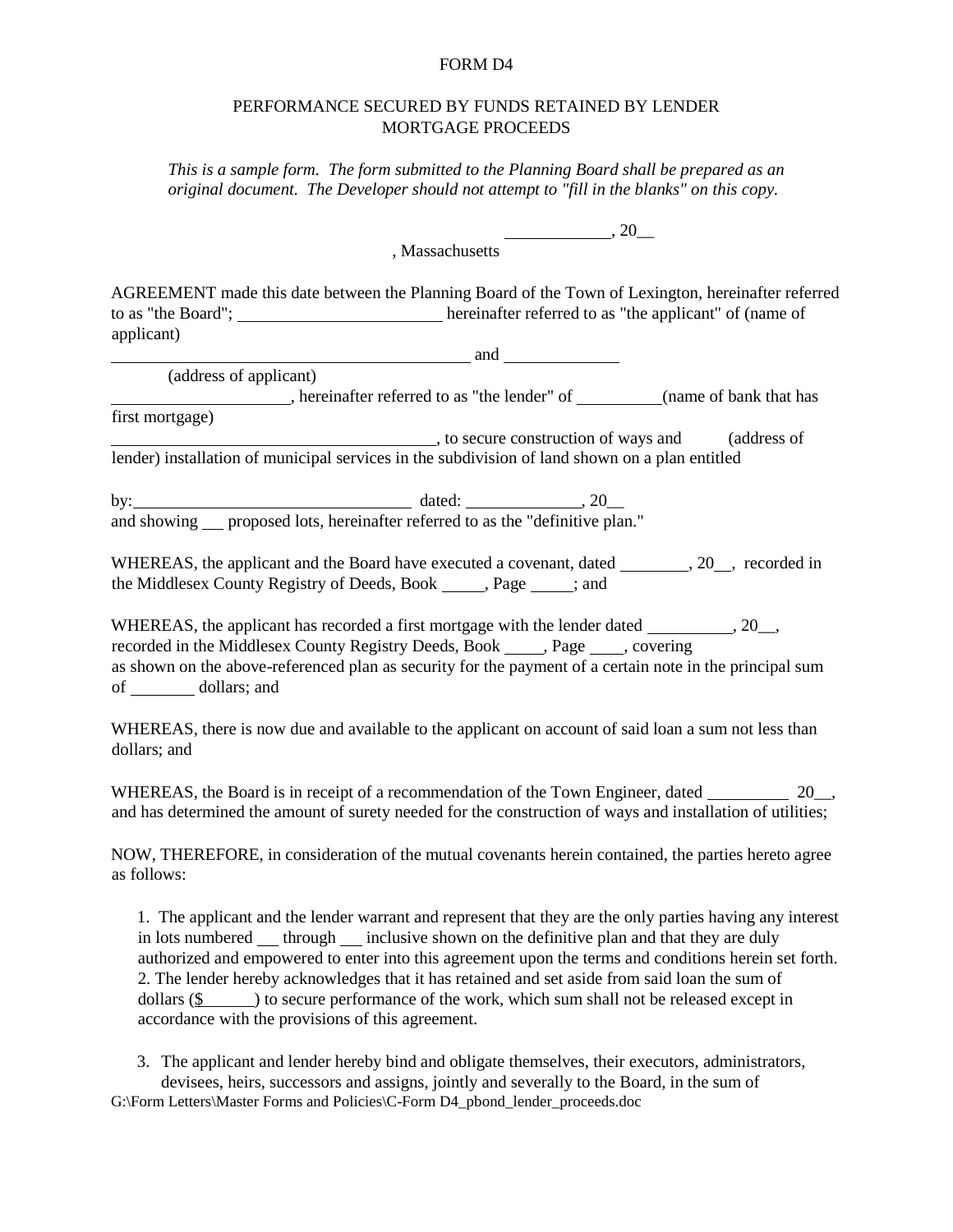dollars, and have secured this obligation by the lender retaining said sum of money of said principal sum otherwise due the applicant to insure the performance by the applicant of all covenants, conditions, agreements, terms and provisions contained in the following:

a. Conditions included in the Certificate of Action issued by the Planning Board and dated

(date of vote to approve);

.

- b. The definitive plan as qualified by the Certificate of Action; and
- c. The subdivision control law and the Planning Board's Rules and Regulations governing this subdivision and dated \_\_\_\_\_\_\_\_\_\_\_\_; (date of Rules and Regulations which govern plan)
- d. A covenant, dated \_\_\_\_\_\_\_, 20\_\_, recorded in the Middlesex Registry of Deeds, Book , Page ; and
- e. Other document(s) specifying construction or installation to be completed, namely: specify other documents, if any, and list lots secured if only a part of the subdivision is secured by a lender's agreement
- 4. The applicant that it shall expeditiously undertake to perform the work and that in all events the work shall be performed no later than \_\_\_\_\_\_\_\_\_\_\_, unless such date is extended by written agreement of the parties hereto. The Board shall be under no obligation to extend such date and may condition any such extension upon reasonable further conditions, including a condition that additional sums be held pursuant to this agreement on account of increased costs.
- 5. The parties agree that the work is of such a nature that provision may be made for a release in stages of the sum held pursuant to this agreement. Accordingly, such sum be released from time to time by the lender to the applicant upon receipt by the lender of a certificate from the Board that a

specified amount of the work has been performed to the satisfaction of the Board and that the Board has voted to release a specified sum, and in accordance with the following schedule:

| SUM TO BE        | STAGE OF CONSTRUCTION     | DATE WHEN CONSTRUCTION |
|------------------|---------------------------|------------------------|
| <b>RETAINED</b>  | AND OR INSTALLATION TO BE | INSTALLATION IS TO BE  |
| <b>BY LENDER</b> | <b>COMPLETED</b>          | <b>COMPLETED</b>       |
|                  |                           |                        |

- 1. \$ Installation of all utilities
- 2. \$ Installation of "binder" course of street
- 3. \$ Installation of surface course of street, final grading, loaming and seeding

If the Board shall not provide a final certificate prior to the Completion Date because of the failure of the applicant to perform its obligations hereunder, then, upon notice from the Board to the lender of such fact, such (or such portion thereof as the Board may determine to be appropriate in the circumstances) shall be made available to the Town of Lexington (without, however, intending hereby to require Town Meeting action on account thereof) to enable it to cause the applicant's obligations hereunder to be performed. The